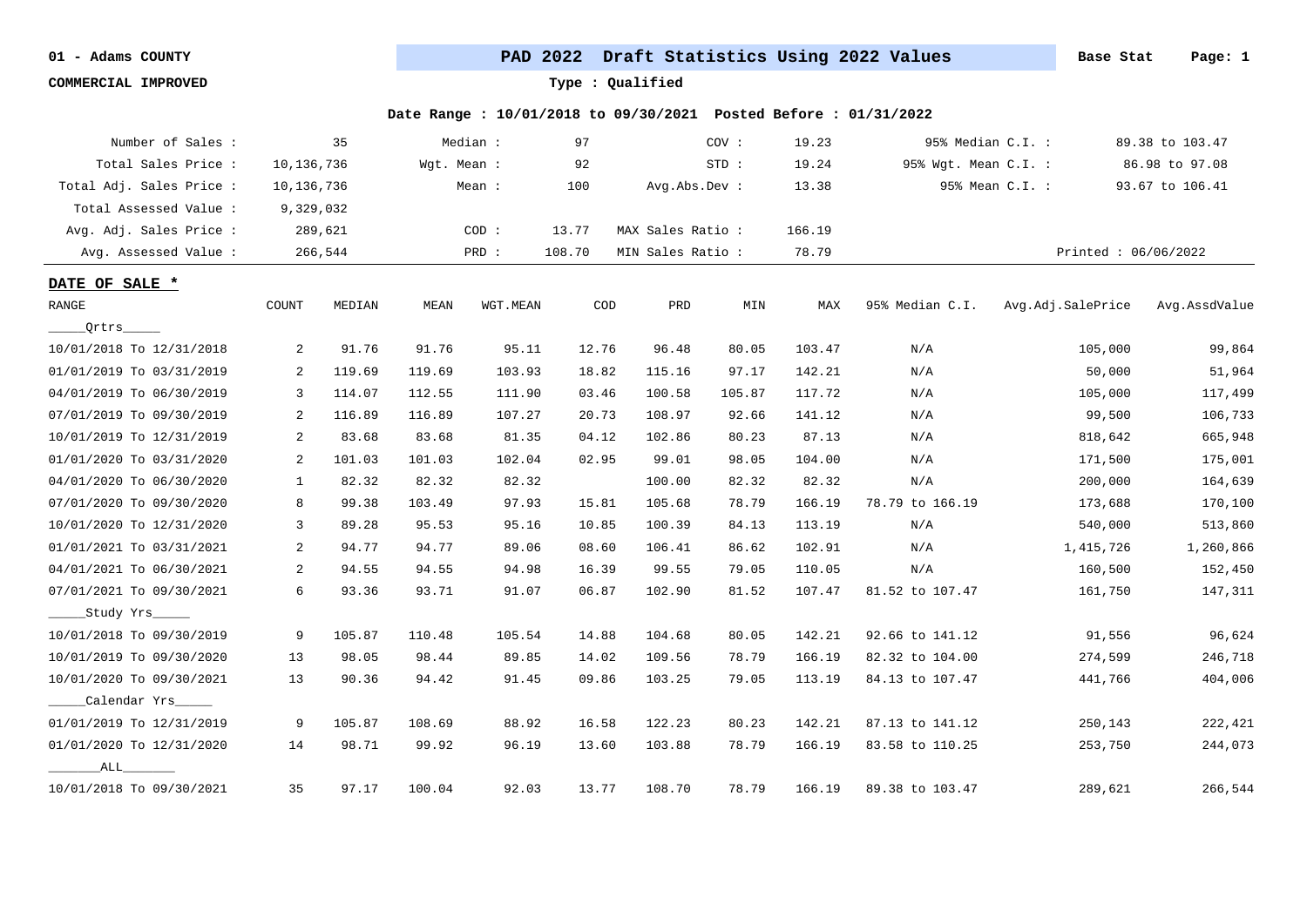**COMMERCIAL IMPROVED Type : Qualified**

| Number of Sales :                   |            | 35      |             | Median : | 97                          |                   | COV:  | 19.23  |                      | 95% Median C.I. :   | 89.38 to 103.47 |
|-------------------------------------|------------|---------|-------------|----------|-----------------------------|-------------------|-------|--------|----------------------|---------------------|-----------------|
| Total Sales Price :                 | 10,136,736 |         | Wgt. Mean : |          | 92                          |                   | STD:  | 19.24  | 95% Wgt. Mean C.I. : |                     | 86.98 to 97.08  |
| Total Adj. Sales Price :            | 10,136,736 |         |             | Mean :   | 100                         | Avg.Abs.Dev :     |       | 13.38  |                      | 95% Mean C.I. :     | 93.67 to 106.41 |
| Total Assessed Value:               | 9,329,032  |         |             |          |                             |                   |       |        |                      |                     |                 |
| Avg. Adj. Sales Price :             |            | 289,621 |             | COD:     | 13.77                       | MAX Sales Ratio : |       | 166.19 |                      |                     |                 |
| Avg. Assessed Value:                |            | 266,544 |             | PRD :    | 108.70                      | MIN Sales Ratio : |       | 78.79  |                      | Printed: 06/06/2022 |                 |
| <b>VALUATION GROUP</b>              |            |         |             |          |                             |                   |       |        |                      |                     |                 |
| RANGE                               | COUNT      | MEDIAN  | MEAN        | WGT.MEAN | COD                         | PRD               | MIN   | MAX    | 95% Median C.I.      | Avg.Adj.SalePrice   | Avg.AssdValue   |
| $\mathbf{1}$                        | 27         | 97.17   | 99.30       | 93.51    | 13.63                       | 106.19            | 78.79 | 166.19 | 87.13 to 104.00      | 258,048             | 241,288         |
| $\mathbf{3}$                        | 8          | 99.92   | 102.56      | 88.79    | 13.86                       | 115.51            | 81.52 | 142.21 | 81.52 to 142.21      | 396,182             | 351,783         |
| ALL                                 |            |         |             |          |                             |                   |       |        |                      |                     |                 |
| 10/01/2018 To 09/30/2021            | 35         | 97.17   | 100.04      | 92.03    | 13.77                       | 108.70            | 78.79 | 166.19 | 89.38 to 103.47      | 289,621             | 266,544         |
| ASSESSOR LOCATION                   |            |         |             |          |                             |                   |       |        |                      |                     |                 |
| RANGE                               | COUNT      | MEDIAN  | MEAN        | WGT.MEAN | $\mathop{\rm COD}\nolimits$ | PRD               | MIN   | MAX    | 95% Median C.I.      | Avg.Adj.SalePrice   | Avg.AssdValue   |
| HASTINGS                            | 27         | 97.17   | 99.30       | 93.51    | 13.63                       | 106.19            | 78.79 | 166.19 | 87.13 to 104.00      | 258,048             | 241,288         |
| KENESAW                             | 3          | 96.36   | 97.32       | 86.46    | 11.26                       | 112.56            | 81.52 | 114.07 | N/A                  | 71,000              | 61,386          |
| RURAL                               | 5          | 103.47  | 105.71      | 88.96    | 13.74                       | 118.83            | 86.62 | 142.21 | N/A                  | 591,290             | 526,021         |
| ALL                                 |            |         |             |          |                             |                   |       |        |                      |                     |                 |
| 10/01/2018 To 09/30/2021            | 35         | 97.17   | 100.04      | 92.03    | 13.77                       | 108.70            | 78.79 | 166.19 | 89.38 to 103.47      | 289,621             | 266,544         |
| LOCATIONS: URBAN, SUBURBAN, & RURAL |            |         |             |          |                             |                   |       |        |                      |                     |                 |
| RANGE                               | COUNT      | MEDIAN  | MEAN        | WGT.MEAN | COD                         | PRD               | MIN   | MAX    | 95% Median C.I.      | Avg.Adj.SalePrice   | Avg.AssdValue   |
| $\mathbf{1}$                        | 30         | 96.86   | 100.17      | 92.93    | 14.56                       | 107.79            | 78.79 | 166.19 | 89.28 to 102.91      | 233,343             | 216,843         |
| $\overline{a}$                      | 2          | 96.25   | 96.25       | 87.75    | 10.01                       | 109.69            | 86.62 | 105.87 | N/A                  | 1,278,226           | 1,121,590       |
| $\overline{3}$                      | 3          | 103.47  | 101.36      | 100.10   | 06.41                       | 101.26            | 90.36 | 110.25 | N/A                  | 193,333             | 193,525         |
| ALL                                 |            |         |             |          |                             |                   |       |        |                      |                     |                 |
| 10/01/2018 To 09/30/2021            | 35         | 97.17   | 100.04      | 92.03    | 13.77                       | 108.70            | 78.79 | 166.19 | 89.38 to 103.47      | 289,621             | 266,544         |
| STATUS: IMPROVED, UNIMPROVED,       |            | & IOLL  |             |          |                             |                   |       |        |                      |                     |                 |
| RANGE                               | COUNT      | MEDIAN  | MEAN        | WGT.MEAN | $\mathop{\rm COD}\nolimits$ | PRD               | MIN   | MAX    | 95% Median C.I.      | Avg.Adj.SalePrice   | Avg.AssdValue   |
| $\mathbf 1$                         | 35         | 97.17   | 100.04      | 92.03    | 13.77                       | 108.70            | 78.79 | 166.19 | 89.38 to 103.47      | 289,621             | 266,544         |
| ALL                                 |            |         |             |          |                             |                   |       |        |                      |                     |                 |
| 10/01/2018 To 09/30/2021            | 35         | 97.17   | 100.04      | 92.03    | 13.77                       | 108.70            | 78.79 | 166.19 | 89.38 to 103.47      | 289,621             | 266,544         |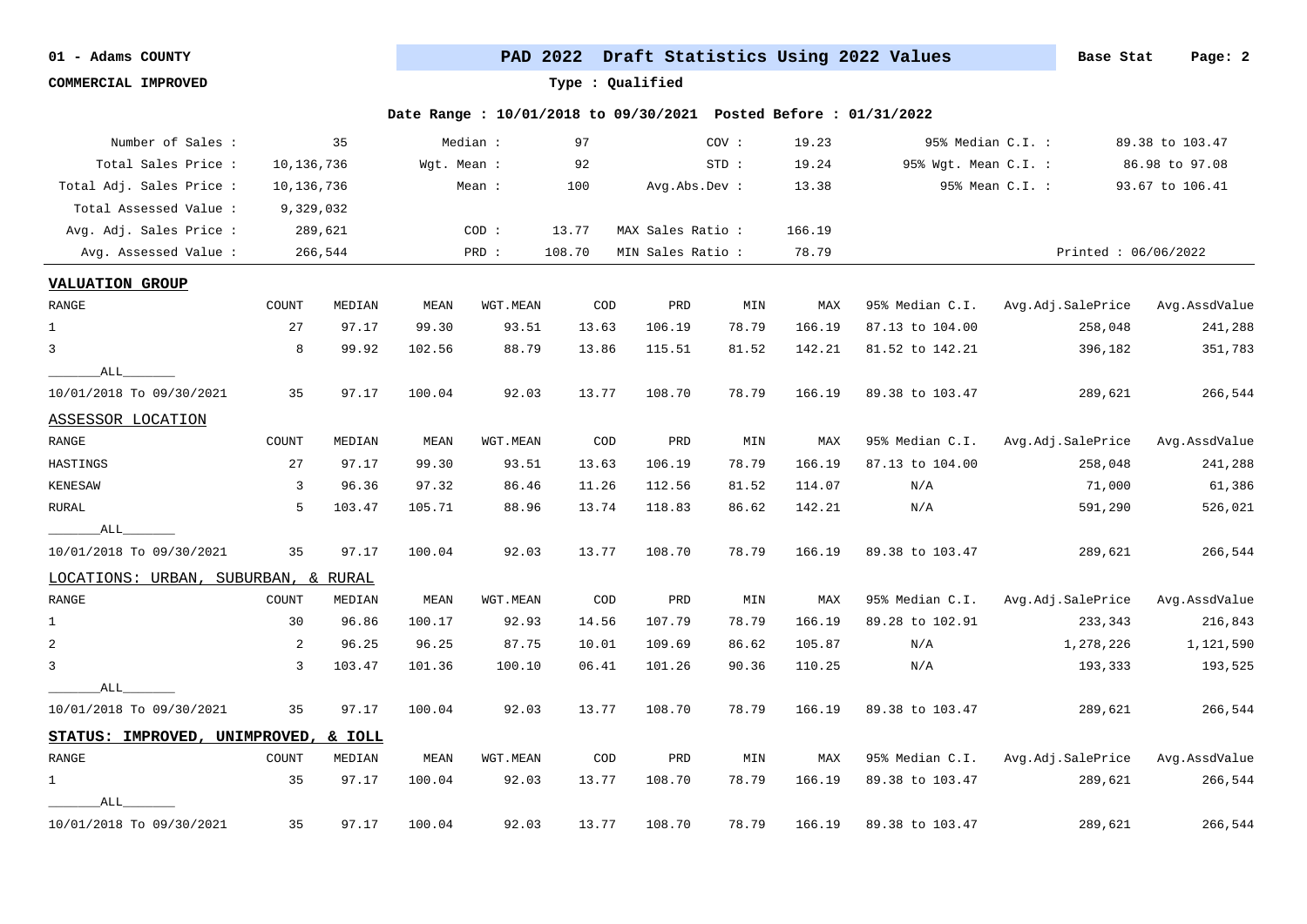**COMMERCIAL IMPROVED Type : Qualified**

| Number of Sales :        |              | 35      |             | Median : | 97                          |                   | COV:           | 19.23  | 95% Median C.I. :    |                     | 89.38 to 103.47 |
|--------------------------|--------------|---------|-------------|----------|-----------------------------|-------------------|----------------|--------|----------------------|---------------------|-----------------|
| Total Sales Price :      | 10,136,736   |         | Wqt. Mean : |          | 92                          |                   | $STD$ :        | 19.24  | 95% Wgt. Mean C.I. : |                     | 86.98 to 97.08  |
| Total Adj. Sales Price : | 10,136,736   |         |             | Mean :   | 100                         | Avg.Abs.Dev :     |                | 13.38  |                      | 95% Mean C.I. :     | 93.67 to 106.41 |
| Total Assessed Value :   | 9,329,032    |         |             |          |                             |                   |                |        |                      |                     |                 |
| Avg. Adj. Sales Price :  |              | 289,621 |             | COD:     | 13.77                       | MAX Sales Ratio : |                | 166.19 |                      |                     |                 |
| Avg. Assessed Value:     |              | 266,544 |             | PRD :    | 108.70                      | MIN Sales Ratio : |                | 78.79  |                      | Printed: 06/06/2022 |                 |
| PROPERTY TYPE *          |              |         |             |          |                             |                   |                |        |                      |                     |                 |
| RANGE                    | COUNT        | MEDIAN  | MEAN        | WGT.MEAN | COD                         | PRD               | MIN            | MAX    | 95% Median C.I.      | Avg.Adj.SalePrice   | Avg.AssdValue   |
| 02                       |              |         |             |          |                             |                   |                |        |                      |                     |                 |
| 03                       | 34           | 97.61   | 100.33      | 92.07    | 13.90                       | 108.97            | 78.79          | 166.19 | 89.28 to 104.00      | 290,786             | 267,739         |
| 04                       | $\mathbf{1}$ | 90.36   | 90.36       | 90.36    |                             | 100.00            | 90.36          | 90.36  | N/A                  | 250,000             | 225,902         |
| ALL                      |              |         |             |          |                             |                   |                |        |                      |                     |                 |
| 10/01/2018 To 09/30/2021 | 35           | 97.17   | 100.04      | 92.03    | 13.77                       | 108.70            | 78.79          | 166.19 | 89.38 to 103.47      | 289,621             | 266,544         |
| SCHOOL DISTRICT *        |              |         |             |          |                             |                   |                |        |                      |                     |                 |
| ${\tt RANGE}$            | COUNT        | MEDIAN  | MEAN        | WGT.MEAN | $\mathop{\rm COD}\nolimits$ | PRD               | $\texttt{MIN}$ | MAX    | 95% Median C.I.      | Avg.Adj.SalePrice   | Avg.AssdValue   |
| 010003                   | 3            | 96.36   | 97.32       | 86.46    | 11.26                       | 112.56            | 81.52          | 114.07 | N/A                  | 71,000              | 61,386          |
| 010018                   | 27           | 97.17   | 99.30       | 93.51    | 13.63                       | 106.19            | 78.79          | 166.19 | 87.13 to 104.00      | 258,048             | 241,288         |
| 010090                   | 5            | 103.47  | 105.71      | 88.96    | 13.74                       | 118.83            | 86.62          | 142.21 | N/A                  | 591,290             | 526,021         |
| 010123                   |              |         |             |          |                             |                   |                |        |                      |                     |                 |
| 100019                   |              |         |             |          |                             |                   |                |        |                      |                     |                 |
| 180501                   |              |         |             |          |                             |                   |                |        |                      |                     |                 |
| 400126                   |              |         |             |          |                             |                   |                |        |                      |                     |                 |
| 500503                   |              |         |             |          |                             |                   |                |        |                      |                     |                 |
| 650005                   |              |         |             |          |                             |                   |                |        |                      |                     |                 |
| 910074                   |              |         |             |          |                             |                   |                |        |                      |                     |                 |
| ALL                      |              |         |             |          |                             |                   |                |        |                      |                     |                 |
| 10/01/2018 To 09/30/2021 | 35           | 97.17   | 100.04      | 92.03    | 13.77                       | 108.70            | 78.79          | 166.19 | 89.38 to 103.47      | 289,621             | 266,544         |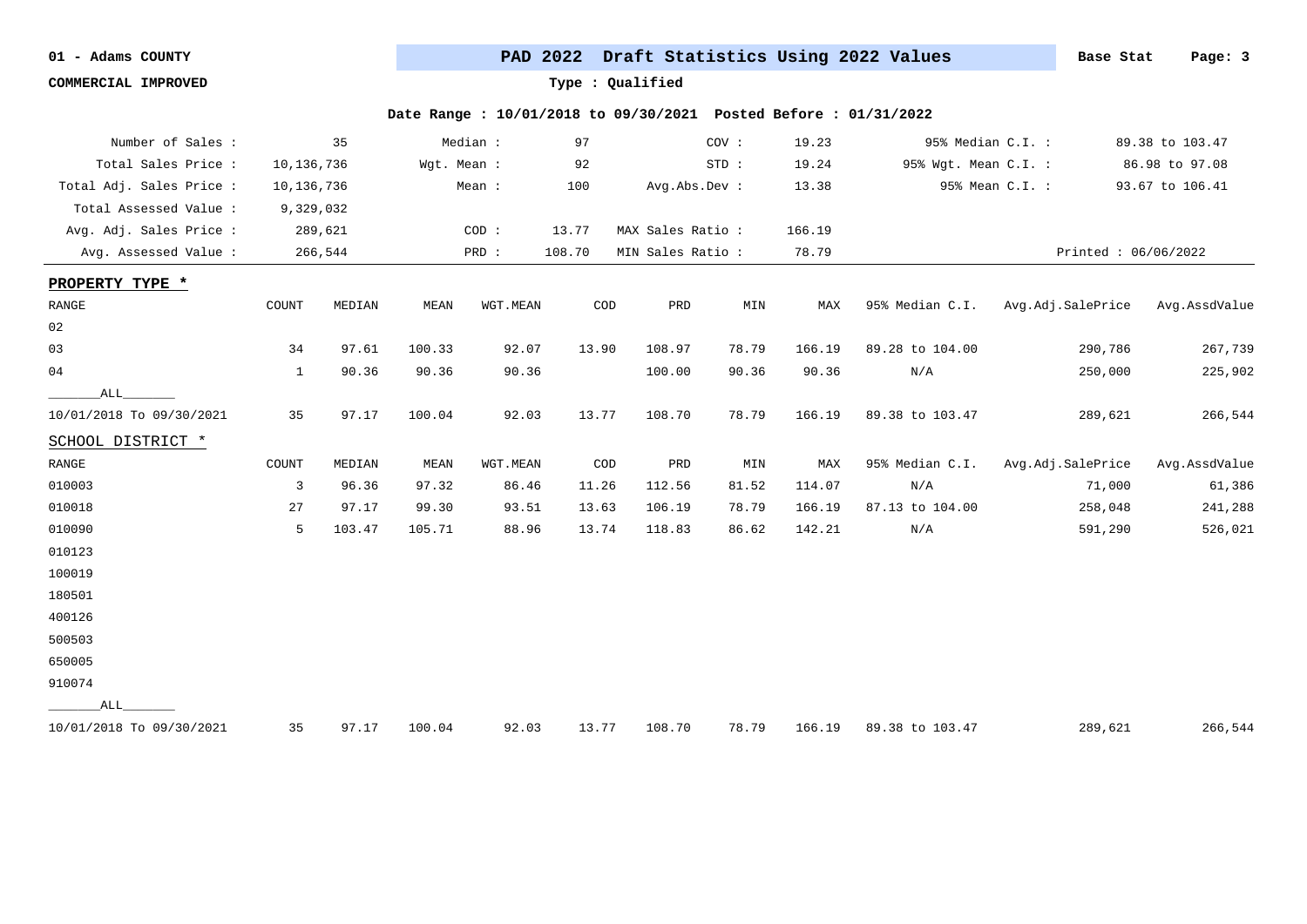**COMMERCIAL IMPROVED Type : Qualified**

| Number of Sales :        |                | 35      |             | Median : | 97     |                   | COV:   | 19.23  | 95% Median C.I. :    |                   | 89.38 to 103.47     |
|--------------------------|----------------|---------|-------------|----------|--------|-------------------|--------|--------|----------------------|-------------------|---------------------|
| Total Sales Price :      | 10,136,736     |         | Wqt. Mean : |          | 92     |                   | STD:   | 19.24  | 95% Wgt. Mean C.I. : |                   | 86.98 to 97.08      |
| Total Adj. Sales Price : | 10,136,736     |         |             | Mean :   | 100    | Avg.Abs.Dev :     |        | 13.38  |                      | 95% Mean C.I. :   | 93.67 to 106.41     |
| Total Assessed Value:    | 9,329,032      |         |             |          |        |                   |        |        |                      |                   |                     |
| Avg. Adj. Sales Price :  |                | 289,621 |             | COD:     | 13.77  | MAX Sales Ratio : |        | 166.19 |                      |                   |                     |
| Avg. Assessed Value :    |                | 266,544 |             | PRD :    | 108.70 | MIN Sales Ratio : |        | 78.79  |                      |                   | Printed: 06/06/2022 |
| YEAR BUILT *             |                |         |             |          |        |                   |        |        |                      |                   |                     |
| RANGE                    | COUNT          | MEDIAN  | MEAN        | WGT.MEAN | COD    | PRD               | MIN    | MAX    | 95% Median C.I.      | Avg.Adj.SalePrice | Avg.AssdValue       |
| 0 OR Blank               |                |         |             |          |        |                   |        |        |                      |                   |                     |
| Prior TO 1900            | 2              | 153.66  | 153.66      | 154.84   | 08.16  | 99.24             | 141.12 | 166.19 | N/A                  | 66,250            | 102,581             |
| 1900 TO 1919             |                |         |             |          |        |                   |        |        |                      |                   |                     |
| 1920 TO 1939             | $\mathbf{1}$   | 110.05  | 110.05      | 110.05   |        | 100.00            | 110.05 | 110.05 | N/A                  | 165,000           | 181,588             |
| 1940 TO 1949             | 7              | 103.47  | 105.58      | 100.83   | 13.26  | 104.71            | 80.05  | 142.21 | 80.05 to 142.21      | 120,000           | 120,991             |
| 1950 TO 1959             | 3              | 90.03   | 91.03       | 92.14    | 09.24  | 98.80             | 79.05  | 104.00 | N/A                  | 237,000           | 218,374             |
| 1960 TO 1969             | 4              | 94.51   | 93.55       | 91.37    | 03.87  | 102.39            | 87.13  | 98.05  | N/A                  | 138,750           | 126,775             |
| 1970 TO 1979             | 5              | 89.38   | 95.14       | 89.84    | 09.08  | 105.90            | 83.58  | 114.07 | N/A                  | 349,400           | 313,894             |
| 1980 TO 1989             | 4              | 91.58   | 90.74       | 87.80    | 08.78  | 103.35            | 78.79  | 101.01 | N/A                  | 739,738           | 649,468             |
| 1990 TO 1999             | 3              | 97.17   | 96.26       | 94.88    | 08.01  | 101.45            | 84.13  | 107.47 | N/A                  | 85,000            | 80,651              |
| 2000 TO 2009             | 4              | 92.62   | 94.25       | 96.67    | 13.31  | 97.50             | 81.52  | 110.25 | N/A                  | 245,000           | 236,853             |
| 2010 TO 2014             | $\overline{2}$ | 96.71   | 96.71       | 87.96    | 17.04  | 109.95            | 80.23  | 113.19 | N/A                  | 896,142           | 788,205             |
| 2015 TO Present          |                |         |             |          |        |                   |        |        |                      |                   |                     |
| ALL                      |                |         |             |          |        |                   |        |        |                      |                   |                     |
| 10/01/2018 To 09/30/2021 | 35             | 97.17   | 100.04      | 92.03    | 13.77  | 108.70            | 78.79  | 166.19 | 89.38 to 103.47      | 289,621           | 266,544             |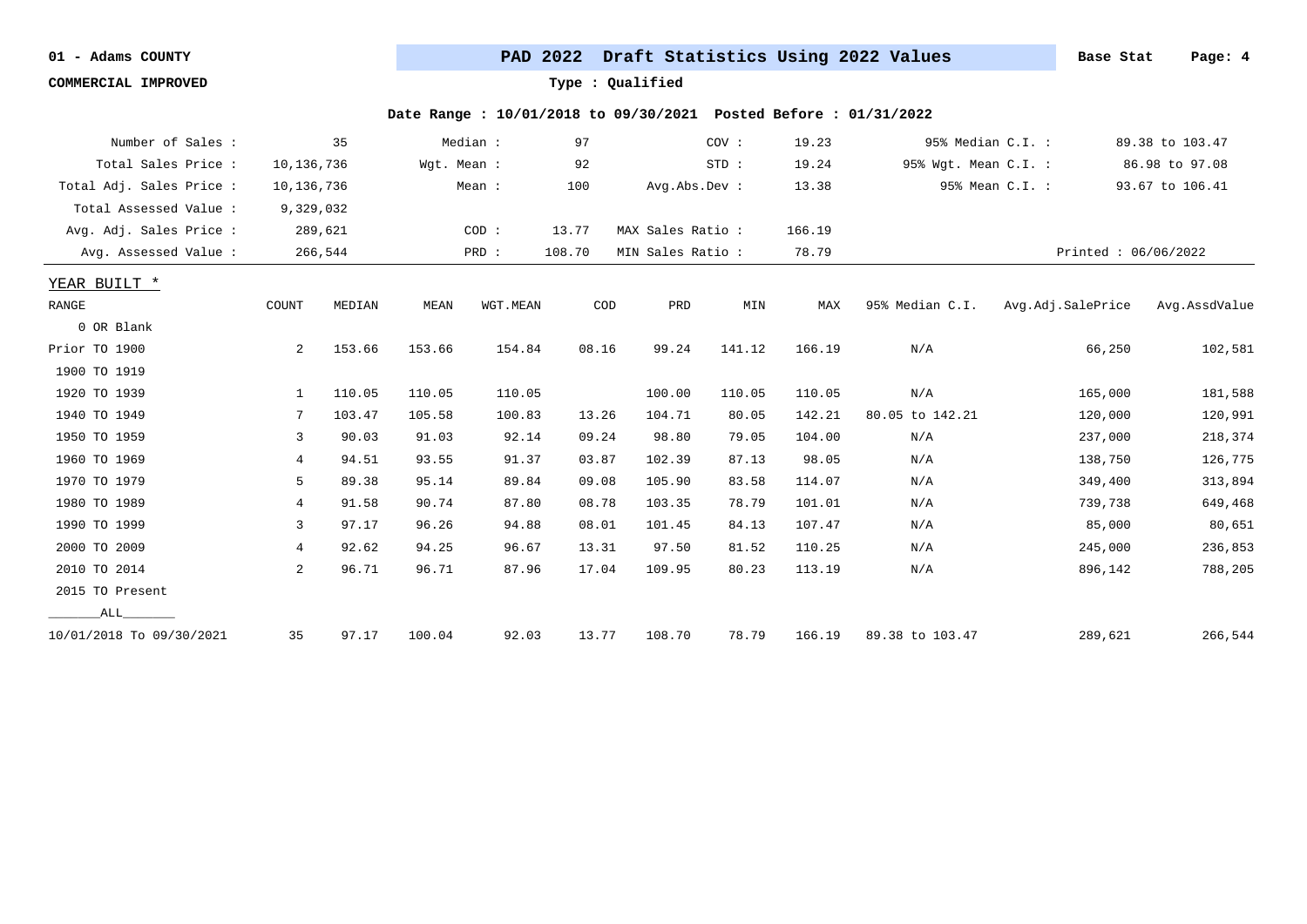**COMMERCIAL IMPROVED Type : Qualified**

| Number of Sales :        |           |            | 35      |             | Median : | 97     |                   | COV:   | 19.23  | 95% Median C.I. :    |                     | 89.38 to 103.47 |
|--------------------------|-----------|------------|---------|-------------|----------|--------|-------------------|--------|--------|----------------------|---------------------|-----------------|
| Total Sales Price :      |           | 10,136,736 |         | Wgt. Mean : |          | 92     |                   | STD:   | 19.24  | 95% Wgt. Mean C.I. : |                     | 86.98 to 97.08  |
| Total Adj. Sales Price : |           | 10,136,736 |         |             | Mean :   | 100    | Avg.Abs.Dev :     |        | 13.38  |                      | 95% Mean C.I. :     | 93.67 to 106.41 |
| Total Assessed Value :   |           | 9,329,032  |         |             |          |        |                   |        |        |                      |                     |                 |
| Avg. Adj. Sales Price :  |           | 289,621    |         |             | COD:     | 13.77  | MAX Sales Ratio : |        | 166.19 |                      |                     |                 |
| Avg. Assessed Value :    |           |            | 266,544 |             | PRD :    | 108.70 | MIN Sales Ratio:  |        | 78.79  |                      | Printed: 06/06/2022 |                 |
| SALE PRICE *             |           |            |         |             |          |        |                   |        |        |                      |                     |                 |
| RANGE                    |           | COUNT      | MEDIAN  | MEAN        | WGT.MEAN | COD    | PRD               | MIN    | MAX    | 95% Median C.I.      | Avg.Adj.SalePrice   | Avg.AssdValue   |
| __Low \$ Ranges____      |           |            |         |             |          |        |                   |        |        |                      |                     |                 |
| Less Than<br>5,000       |           |            |         |             |          |        |                   |        |        |                      |                     |                 |
| Less Than<br>15,000      |           |            |         |             |          |        |                   |        |        |                      |                     |                 |
| Less Than<br>30,000      |           | 2          | 128.14  | 128.14      | 128.14   | 10.98  | 100.00            | 114.07 | 142.21 | N/A                  | 15,000              | 19,222          |
| __Ranges Excl. Low \$__  |           |            |         |             |          |        |                   |        |        |                      |                     |                 |
| Greater Than<br>4,999    |           | 35         | 97.17   | 100.04      | 92.03    | 13.77  | 108.70            | 78.79  | 166.19 | 89.38 to 103.47      | 289,621             | 266,544         |
| Greater Than 14,999      |           | 35         | 97.17   | 100.04      | 92.03    | 13.77  | 108.70            | 78.79  | 166.19 | 89.38 to 103.47      | 289,621             | 266,544         |
| Greater Than 29,999      |           | 33         | 96.54   | 98.34       | 91.92    | 12.73  | 106.98            | 78.79  | 166.19 | 89.28 to 102.91      | 306,265             | 281,533         |
| _Incremental Ranges_     |           |            |         |             |          |        |                   |        |        |                      |                     |                 |
| $0$ TO                   | 4,999     |            |         |             |          |        |                   |        |        |                      |                     |                 |
| 5,000 TO                 | 14,999    |            |         |             |          |        |                   |        |        |                      |                     |                 |
| 15,000<br><b>TO</b>      | 29,999    | 2          | 128.14  | 128.14      | 128.14   | 10.98  | 100.00            | 114.07 | 142.21 | N/A                  | 15,000              | 19,222          |
| 30,000 TO                | 59,999    | 1          | 96.36   | 96.36       | 96.36    |        | 100.00            | 96.36  | 96.36  | N/A                  | 38,000              | 36,615          |
| 60,000 TO                | 99,999    | 6          | 103.42  | 115.23      | 114.06   | 22.27  | 101.03            | 80.05  | 166.19 | 80.05 to 166.19      | 71,250              | 81,269          |
| 100,000 TO               | 149,999   | 5          | 96.54   | 94.97       | 95.44    | 05.13  | 99.51             | 84.13  | 103.47 | N/A                  | 122,900             | 117,298         |
| 150,000 TO               | 249,999   | 12         | 94.38   | 95.16       | 94.79    | 13.48  | 100.39            | 78.79  | 117.72 | 81.52 to 110.05      | 184,417             | 174,812         |
| 250,000 TO               | 499,999   | 6          | 95.69   | 97.44       | 98.95    | 08.64  | 98.47             | 87.13  | 113.19 | 87.13 to 113.19      | 322,500             | 319,117         |
| 500,000 TO               | 999,999   |            |         |             |          |        |                   |        |        |                      |                     |                 |
| 1,000,000 TO 1,999,999   |           | 2          | 84.76   | 84.76       | 84.26    | 05.34  | 100.59            | 80.23  | 89.28  | N/A                  | 1,236,142           | 1,041,524       |
| 2,000,000<br><b>TO</b>   | 4,999,999 | 1          | 86.62   | 86.62       | 86.62    |        | 100.00            | 86.62  | 86.62  | N/A                  | 2,406,452           | 2,084,373       |
| 5,000,000 TO             | 9,999,999 |            |         |             |          |        |                   |        |        |                      |                     |                 |
| $10,000,000 +$           |           |            |         |             |          |        |                   |        |        |                      |                     |                 |
| ALL                      |           |            |         |             |          |        |                   |        |        |                      |                     |                 |
| 10/01/2018 To 09/30/2021 |           | 35         | 97.17   | 100.04      | 92.03    | 13.77  | 108.70            | 78.79  | 166.19 | 89.38 to 103.47      | 289,621             | 266,544         |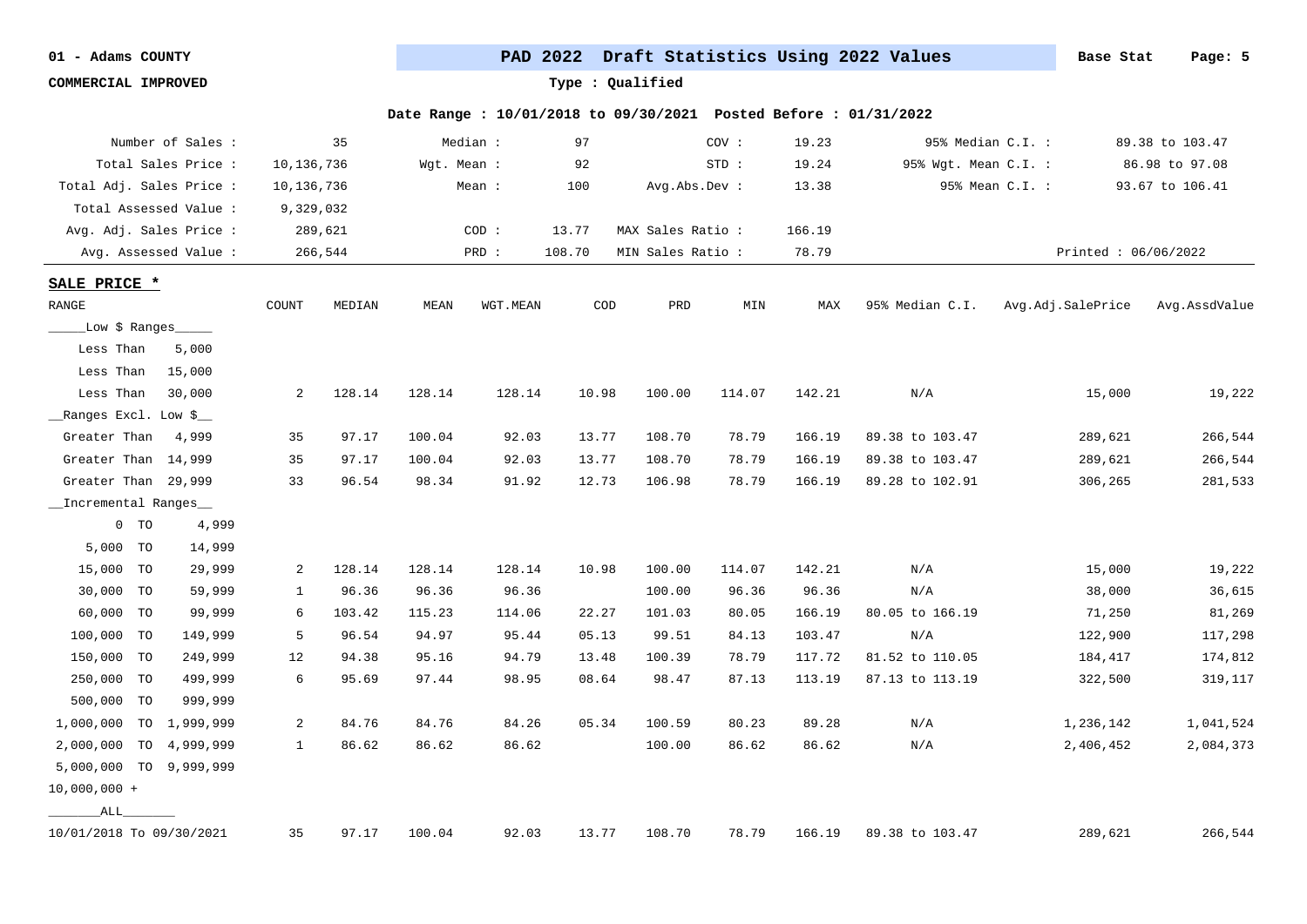**COMMERCIAL IMPROVED Type : Qualified**

| Number of Sales :             |                | 35        |             | Median : | 97     |                   | COV:   | 19.23  | 95% Median C.I. :    |                     | 89.38 to 103.47 |
|-------------------------------|----------------|-----------|-------------|----------|--------|-------------------|--------|--------|----------------------|---------------------|-----------------|
| Total Sales Price :           | 10,136,736     |           | Wgt. Mean : |          | 92     |                   | STD:   | 19.24  | 95% Wgt. Mean C.I. : |                     | 86.98 to 97.08  |
| Total Adj. Sales Price :      | 10,136,736     |           |             | Mean :   | 100    | Avg.Abs.Dev :     |        | 13.38  |                      | 95% Mean C.I. :     | 93.67 to 106.41 |
| Total Assessed Value :        |                | 9,329,032 |             |          |        |                   |        |        |                      |                     |                 |
| Avg. Adj. Sales Price :       |                | 289,621   |             | COD:     | 13.77  | MAX Sales Ratio : |        | 166.19 |                      |                     |                 |
| Avg. Assessed Value:          |                | 266,544   |             | PRD :    | 108.70 | MIN Sales Ratio : |        | 78.79  |                      | Printed: 06/06/2022 |                 |
| <b>ASSESSED VALUE *</b>       |                |           |             |          |        |                   |        |        |                      |                     |                 |
| $\ensuremath{\mathsf{RANGE}}$ | COUNT          | MEDIAN    | MEAN        | WGT.MEAN | COD    | PRD               | MIN    | MAX    | 95% Median C.I.      | Avg.Adj.SalePrice   | Avg.AssdValue   |
| _Low \$_                      |                |           |             |          |        |                   |        |        |                      |                     |                 |
| 1 TO<br>4999                  |                |           |             |          |        |                   |        |        |                      |                     |                 |
| 5000 TO<br>9999               |                |           |             |          |        |                   |        |        |                      |                     |                 |
| $Total S_$                    |                |           |             |          |        |                   |        |        |                      |                     |                 |
| 1 TO<br>9999                  |                |           |             |          |        |                   |        |        |                      |                     |                 |
| 10000 TO<br>29999             | 2              | 128.14    | 128.14      | 128.14   | 10.98  | 100.00            | 114.07 | 142.21 | N/A                  | 15,000              | 19,222          |
| 30000 TO<br>59999             | 1              | 96.36     | 96.36       | 96.36    |        | 100.00            | 96.36  | 96.36  | N/A                  | 38,000              | 36,615          |
| 60000 TO<br>99999             | 6              | 98.27     | 101.55      | 99.18    | 14.69  | 102.39            | 80.05  | 141.12 | 80.05 to 141.12      | 75,833              | 75,209          |
| 100000 TO<br>149999           | 8              | 94.60     | 99.53       | 94.11    | 17.47  | 105.76            | 78.79  | 166.19 | 78.79 to 166.19      | 134,750             | 126,811         |
| 150000 TO<br>249999           | 11             | 99.38     | 98.19       | 96.69    | 10.54  | 101.55            | 82.32  | 117.72 | 83.58 to 110.25      | 203,364             | 196,629         |
| 250000 TO<br>499999           | $\overline{4}$ | 101.96    | 101.79      | 102.67   | 06.15  | 99.14             | 90.03  | 113.19 | N/A                  | 355,000             | 364,476         |
| $500000 +$                    | $\overline{3}$ | 86.62     | 85.38       | 85.42    | 03.49  | 99.95             | 80.23  | 89.28  | N/A                  | 1,626,245           | 1,389,140       |
| ALL                           |                |           |             |          |        |                   |        |        |                      |                     |                 |
| 10/01/2018 To 09/30/2021      | 35             | 97.17     | 100.04      | 92.03    | 13.77  | 108.70            | 78.79  | 166.19 | 89.38 to 103.47      | 289,621             | 266,544         |
| COST RANK                     |                |           |             |          |        |                   |        |        |                      |                     |                 |
| RANGE                         | COUNT          | MEDIAN    | MEAN        | WGT.MEAN | COD    | PRD               | MIN    | MAX    | 95% Median C.I.      | Avg.Adj.SalePrice   | Avg.AssdValue   |
| 10                            | 10             | 104.67    | 114.51      | 106.20   | 17.25  | 107.82            | 90.36  | 166.19 | 92.66 to 142.21      | 99,450              | 105,612         |
| 20                            | 25             | 90.03     | 94.26       | 90.49    | 11.65  | 104.17            | 78.79  | 117.72 | 84.13 to 101.01      | 365,689             | 330,916         |
| ALL                           |                |           |             |          |        |                   |        |        |                      |                     |                 |
| 10/01/2018 To 09/30/2021      | 35             | 97.17     | 100.04      | 92.03    | 13.77  | 108.70            | 78.79  | 166.19 | 89.38 to 103.47      | 289,621             | 266,544         |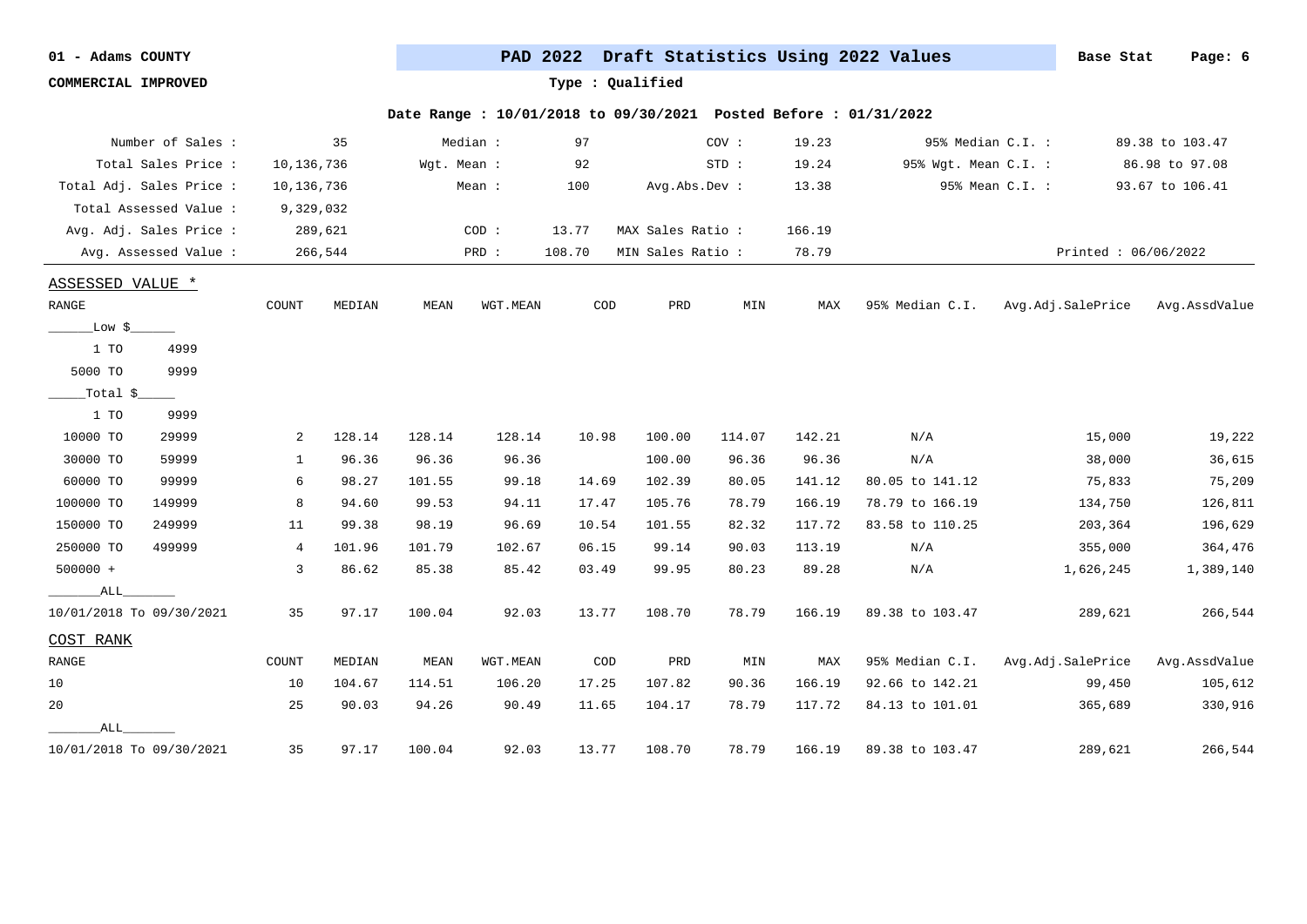**COMMERCIAL IMPROVED Type : Qualified**

| Number of Sales :        |            | 35      |             | Median : | 97     |                  | COV:   | 19.23  | 95% Median C.I. :    |                     | 89.38 to 103.47 |
|--------------------------|------------|---------|-------------|----------|--------|------------------|--------|--------|----------------------|---------------------|-----------------|
| Total Sales Price:       | 10,136,736 |         | Wgt. Mean : |          | 92     |                  | STD:   | 19.24  | 95% Wgt. Mean C.I. : |                     | 86.98 to 97.08  |
| Total Adj. Sales Price : | 10,136,736 |         |             | Mean :   | 100    | Avg.Abs.Dev :    |        | 13.38  |                      | 95% Mean C.I. :     | 93.67 to 106.41 |
| Total Assessed Value :   | 9,329,032  |         |             |          |        |                  |        |        |                      |                     |                 |
| Avg. Adj. Sales Price :  |            | 289,621 |             | COD:     | 13.77  | MAX Sales Ratio: |        | 166.19 |                      |                     |                 |
| Avg. Assessed Value:     |            | 266,544 |             | PRD :    | 108.70 | MIN Sales Ratio: |        | 78.79  |                      | Printed: 06/06/2022 |                 |
| <b>OCCUPANCY CODE</b>    |            |         |             |          |        |                  |        |        |                      |                     |                 |
| <b>RANGE</b>             | COUNT      | MEDIAN  | MEAN        | WGT.MEAN | COD    | PRD              | MIN    | MAX    | 95% Median C.I.      | Avg.Adj.SalePrice   | Avg.AssdValue   |
| 341                      | 1          | 83.58   | 83.58       | 83.58    |        | 100.00           | 83.58  | 83.58  | N/A                  | 220,000             | 183,872         |
| 344                      | 4          | 84.54   | 103.52      | 92.56    | 29.10  | 111.84           | 78.79  | 166.19 | N/A                  | 182,125             | 168,573         |
| 346                      | 1          | 142.21  | 142.21      | 142.21   |        | 100.00           | 142.21 | 142.21 | N/A                  | 15,000              | 21,332          |
| 349                      | 1          | 96.36   | 96.36       | 96.36    |        | 100.00           | 96.36  | 96.36  | N/A                  | 38,000              | 36,615          |
| 352                      | 1          | 87.13   | 87.13       | 87.13    |        | 100.00           | 87.13  | 87.13  | N/A                  | 265,000             | 230,895         |
| 353                      | 3          | 98.05   | 106.47      | 83.90    | 20.70  | 126.90           | 80.23  | 141.12 | N/A                  | 515,095             | 432,155         |
| 384                      | 3          | 89.38   | 95.86       | 88.93    | 11.17  | 107.79           | 84.13  | 114.07 | N/A                  | 115,000             | 102,269         |
| 386                      | 1          | 81.52   | 81.52       | 81.52    |        | 100.00           | 81.52  | 81.52  | N/A                  | 160,000             | 130,431         |
| 406                      | 8          | 103.74  | 102.26      | 101.26   | 06.27  | 100.99           | 90.36  | 117.72 | 90.36 to 117.72      | 156,438             | 158,412         |
| 410                      | 2          | 104.82  | 104.82      | 105.00   | 05.19  | 99.83            | 99.38  | 110.25 | N/A                  | 188,500             | 197,928         |
| 419                      | 1          | 101.01  | 101.01      | 101.01   |        | 100.00           | 101.01 | 101.01 | N/A                  | 250,000             | 252,531         |
| 426                      | 1          | 80.05   | 80.05       | 80.05    |        | 100.00           | 80.05  | 80.05  | N/A                  | 75,000              | 60,038          |
| 455                      | 1          | 89.28   | 89.28       | 89.28    |        | 100.00           | 89.28  | 89.28  | N/A                  | 1,100,000           | 982,046         |
| 494                      | 6          | 101.14  | 101.55      | 93.26    | 07.09  | 108.89           | 86.62  | 113.19 | 86.62 to 113.19      | 594,409             | 554,319         |
| 530                      | 1          | 82.32   | 82.32       | 82.32    |        | 100.00           | 82.32  | 82.32  | N/A                  | 200,000             | 164,639         |
| ALL                      |            |         |             |          |        |                  |        |        |                      |                     |                 |
| 10/01/2018 To 09/30/2021 | 35         | 97.17   | 100.04      | 92.03    | 13.77  | 108.70           | 78.79  | 166.19 | 89.38 to 103.47      | 289,621             | 266,544         |